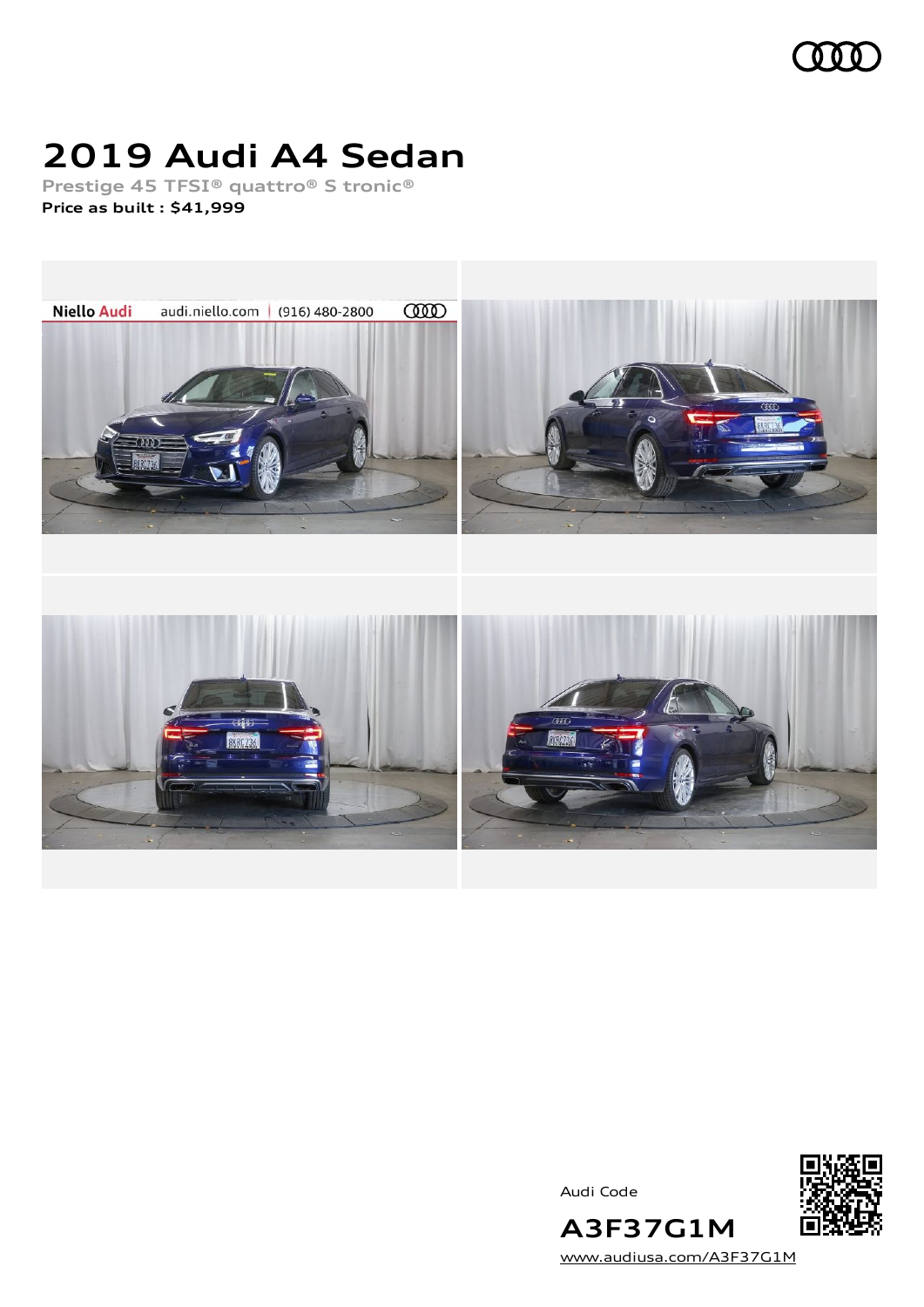## **Summary**

**Audi 2019 Audi A4 Sedan** Prestige 45 TFSI® quattro® S tronic®

**Price as buil[t](#page-8-0)** \$41,999

#### **Exterior colour**

Navarra Blue metallic

#### **Interior colour**

| Seats     | Rock Gray              |
|-----------|------------------------|
| Dashboard | Granite Gray/Rock Gray |
| Carpet    | Granite Gray           |
| Headliner | <b>Titanium Gray</b>   |

#### **Technical Specifications**

| Engine type                  | 2.0-liter four-cylinder                       |
|------------------------------|-----------------------------------------------|
| stroke                       | Displacement/Bore and 1,984/82.5 x 92.8 cc/mm |
| Torque                       | 273 lb-ft@rpm                                 |
| Top track speed              | 130 mph mph                                   |
| Acceleration (0 - 60<br>mph) | 5.6 seconds seconds                           |
| Recommended fuel             | Premium                                       |

**Audi Code** A3F37G1M

**Warranty**

**Further Information**

Type of vehicle Used car

Mileage 29,046 miles

No

**Your configuration on www.audiusa.com** [www.audiusa.com/A3F37G1M](https://www.audiusa.com/A3F37G1M)

**Commission number** 20a43bfb0a0e09a82f04





### July 7 2022 2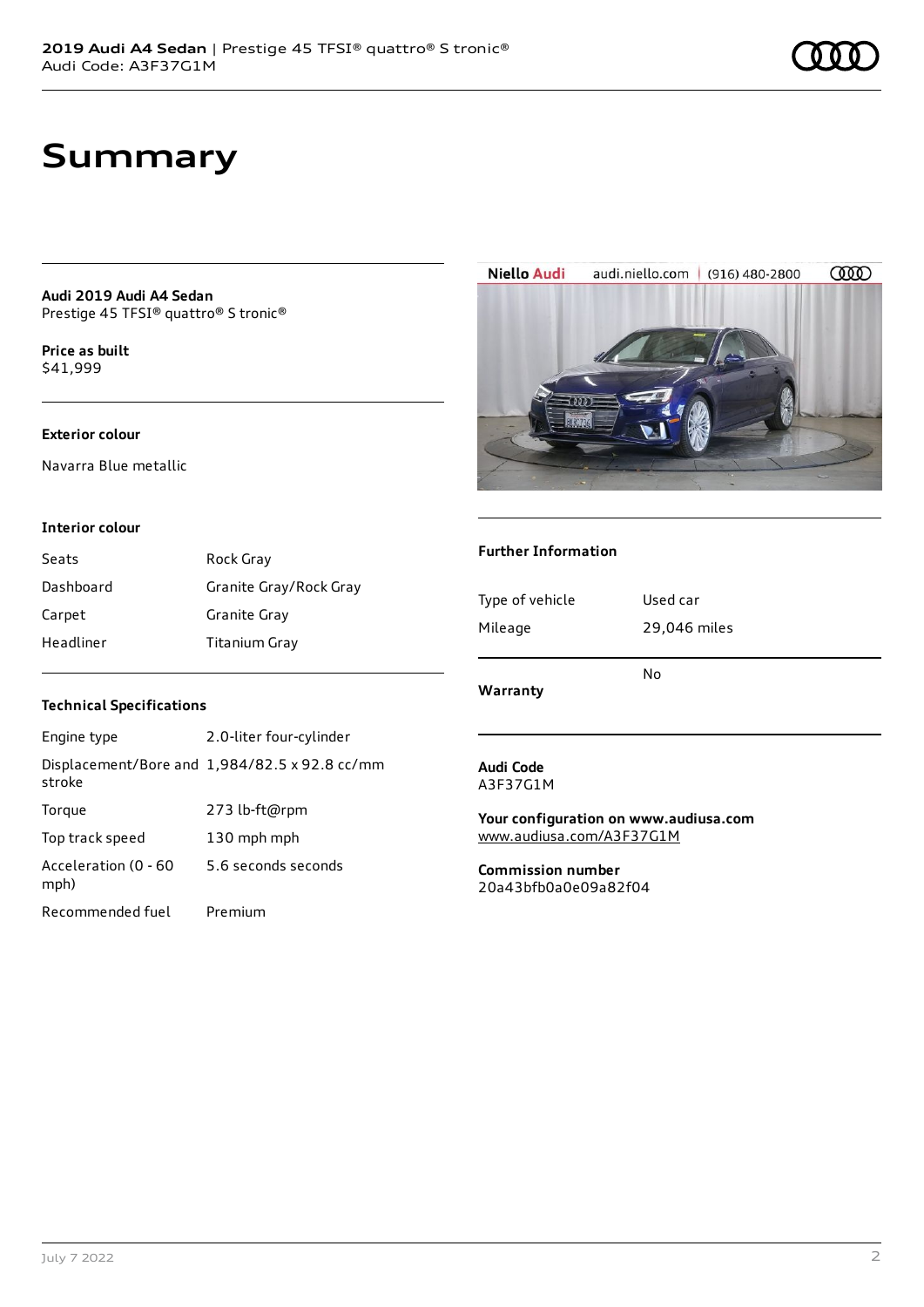

## **Standard features**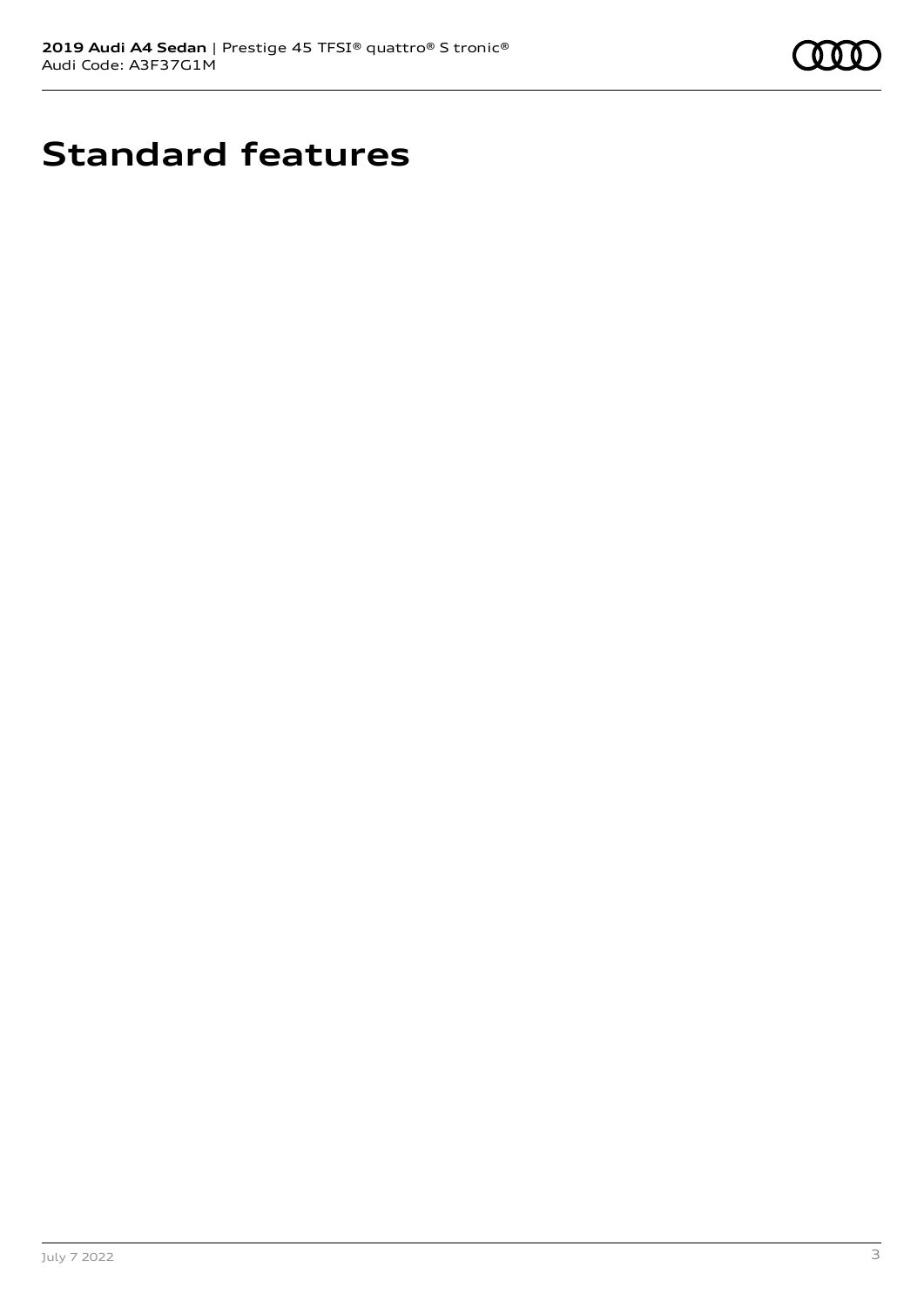## **Dealer remarks**

CLEAN CARFAX, 19" Wheel Package, Adaptive Cruise Control w/Traffic Jam Assist, Alarm System w/Motion Sensor, All-Weather Floor Mats, Aluminum Ellipse Inlays, Audi Active Lane Assist, Audi Advanced Key, Audi Connect PRIME & PLUS, Audi MMI Navigation Plus w/MMI Touch, Audi Pre Sense Rear, Audi Side Assist w/Rear Cross Traffic Assist, Audi Virtual Cockpit, Auto-Dimming Exterior Mirrors, Bang & Olufsen Sound System w/3D Sound, Black Cloth Headliner, Cold Weather Package, Convenience Package, Dual Pane Acoustic Front Side Windows, Exterior Parking Camera Rear, Front Sport Seats, Head-Up Display, Heated Rear Seats, Heated Steering Wheel, High-Beam Assistant, Interior Lighting Package, Leatherette Covered Center Console & Door Armrests, LED Headlights, Memory for Driver's Seat, Parking System Plus, Power Folding Exterior Mirrors, Power moonroof, Prestige Package, SiriusXM Satellite Radio, Sport Package, Sport Suspension, Top View Camera System, Traffic Sign Recognition, Ventilated Front Seats (3-Step), Wheels: 19" Audi Sport 10-V-Spoke Design. CARFAX One-Owner. 23/34 City/Highway MPG

Niello Audi Is known for it's quality Pre-owned vehicles and for more quality vehicles go to www.audi.niello.com or dial (888) 451-4324 to find the vehicle of your dreams.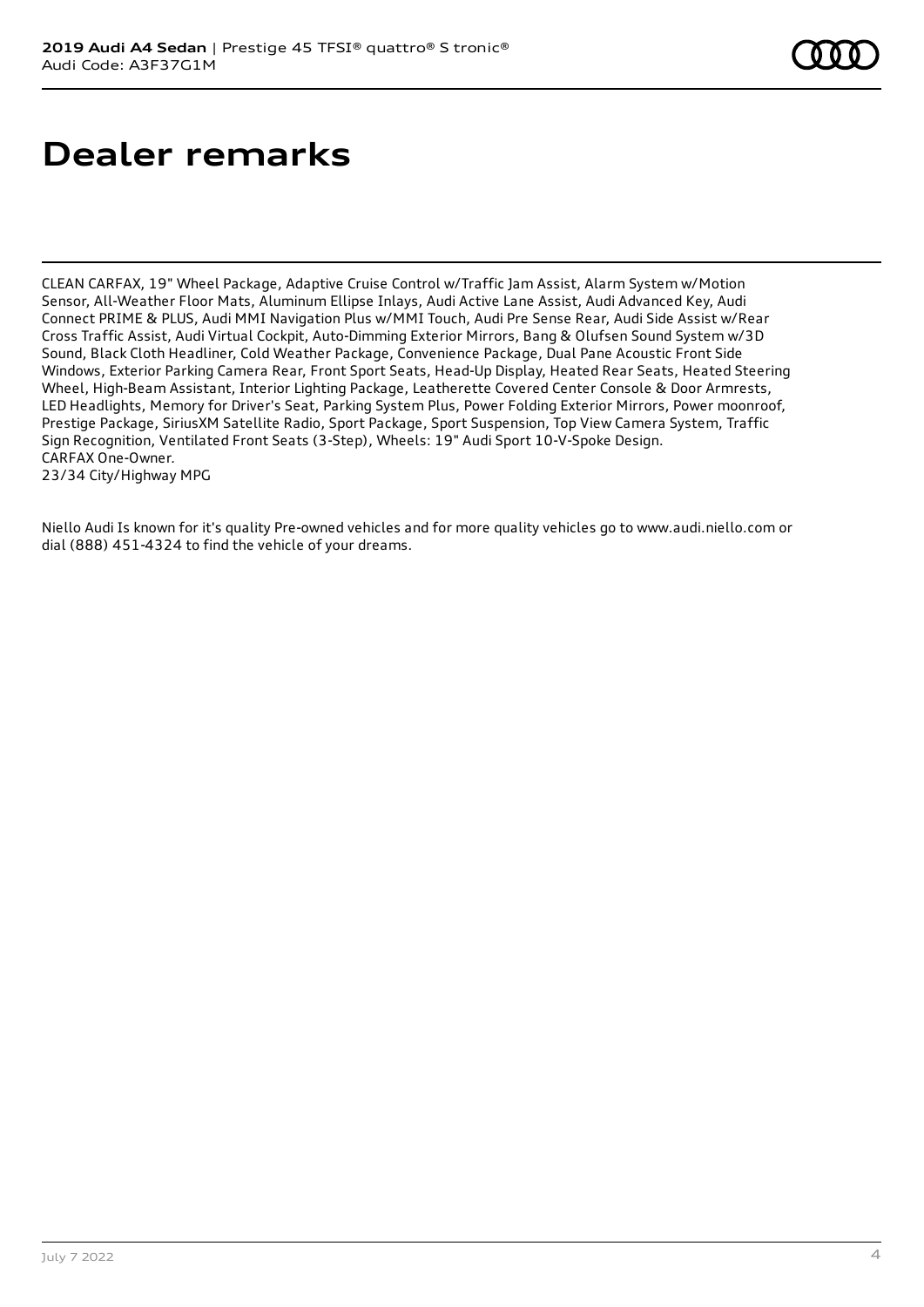## **Technical Specifications**

**Electrical system**

## **Engineering | Performance**

Engine type 2.0-liter four-cylinder

Alternator 14 Volt - 110-150A Battery 12 Volt - 420A/70Ah

| Acceleration (0 - 60<br>mph)                | 5.6 seconds seconds                           |
|---------------------------------------------|-----------------------------------------------|
| Power Level                                 | 45                                            |
| Engine block                                | Cast-iron                                     |
| Induction/fuel injection Turbocharged/TFSI® |                                               |
| Cylinder head                               | Aluminum-alloy                                |
| Horsepower                                  | 248 @ rpm                                     |
| stroke                                      | Displacement/Bore and 1,984/82.5 x 92.8 cc/mm |
| Top track speed                             | 130 mph mph                                   |
| Torque                                      | 273 lb-ft@rpm                                 |
| Valvetrain                                  | 16 valve DOHC with Audi valvelift             |

#### **Transmission | Drivetrain**

| 0.508:1                                                                                                     |
|-------------------------------------------------------------------------------------------------------------|
| 4.270:1                                                                                                     |
| 0.386:1                                                                                                     |
| 1.057:1                                                                                                     |
| Seven-speed S tronic <sup>®</sup> dual-clutch<br>transmission with quattro <sup>®</sup> all-<br>wheel drive |
| 0.738:1                                                                                                     |
| 2.190:1                                                                                                     |
| 1.517:1                                                                                                     |
| 2.750:1                                                                                                     |
| 3.188:1                                                                                                     |
|                                                                                                             |

### **Steering**

| Steering type                             | Electromechanical speed-sensitive<br>power steering system |
|-------------------------------------------|------------------------------------------------------------|
| Turning diameter, curb-38.1 ft<br>to-curb |                                                            |
| Steering ratio                            | 15.9:1                                                     |

#### **Suspension**

| Front axle | Five-link front independent steel<br>spring suspension |
|------------|--------------------------------------------------------|
| Rear axle  | Five-link rear independent steel<br>spring suspension  |

**(1/2)**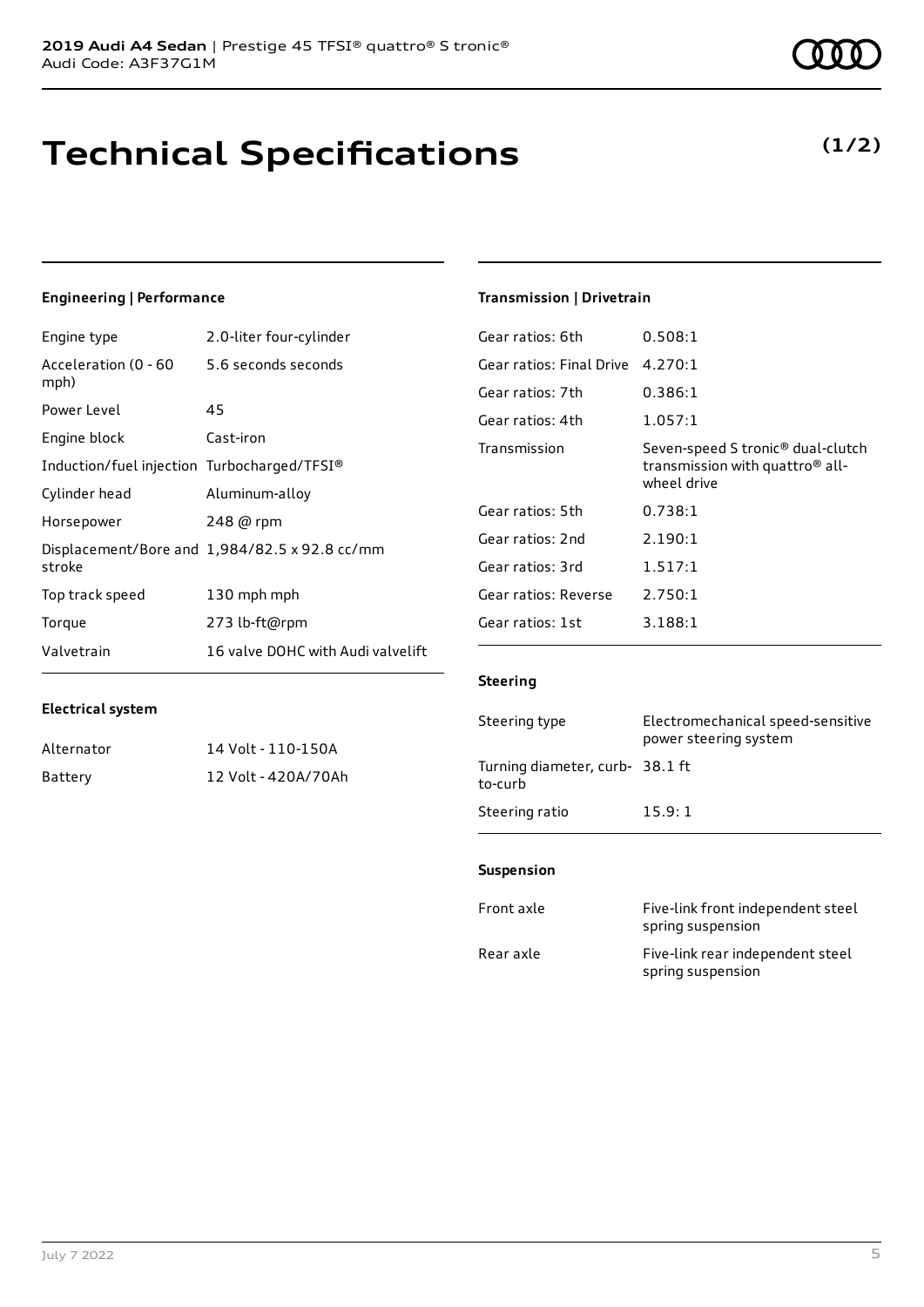**Brakes**

| Front brakes                     | 13.3 (ventilated disc) in                                                                        | Seating capacity                |
|----------------------------------|--------------------------------------------------------------------------------------------------|---------------------------------|
| Rear brakes                      | 13.0 (ventilated disc) in                                                                        | Shoulder room, rear             |
| Parking brake                    | Electromechanical                                                                                | Head room with front<br>sunroof |
| <b>Body</b>                      |                                                                                                  | Leg room, rear                  |
|                                  |                                                                                                  | Shoulder room, front            |
| Material                         | Lightweight construction<br>technology - multi-material body<br>construction (steel and aluminum | Head room with rear<br>sunroof  |
| composition) and multistep anti- | Leg room, front                                                                                  |                                 |
| corrosion protection             |                                                                                                  | Cargo volume, rear              |
| Corrosion protection             | Multistep anti-corrosion protection                                                              | seatbacks up/folded             |

#### **Warranty | Maintenance**

| Warranty    | 4-Year/50,000 mile Audi New<br>Vehicle Limited Warranty                                  |
|-------------|------------------------------------------------------------------------------------------|
| Maintenance | 12-month/10,00 mile (whichever<br>occurs first) NO CHARGE first<br>scheduled maintenance |

#### **Exterior Measurements**

| Height                           | 56.2 in  |
|----------------------------------|----------|
| Overall width without<br>mirrors | 72.5 in  |
| Length                           | 186.1 in |
| Wheelbase                        | 111.0 in |
| Drag coefficient                 | 0.27 Cw  |
| Overall width with<br>mirrors    | 79.6 in  |
| Track rear                       | 61.2 in  |
| <b>Track front</b>               | 61.9 in  |
| Curb weight                      | 3,627 lb |

**Technical Specifications**

# 38.9 in 37.4 in  $u$  ft

#### **Interior measurements**

| Seating capacity                | 5              |
|---------------------------------|----------------|
| Shoulder room, rear             | 54.5 in        |
| Head room with front<br>sunroof | 38.9 in        |
| Leg room, rear                  | 35.7 in        |
| Shoulder room. front            | 55.9 in        |
| Head room with rear<br>sunroof  | 37.4 in        |
| Leg room, front                 | 41.3 in        |
| Cargo volume, rear              | 13.0 cu ft, cı |

**(2/2)**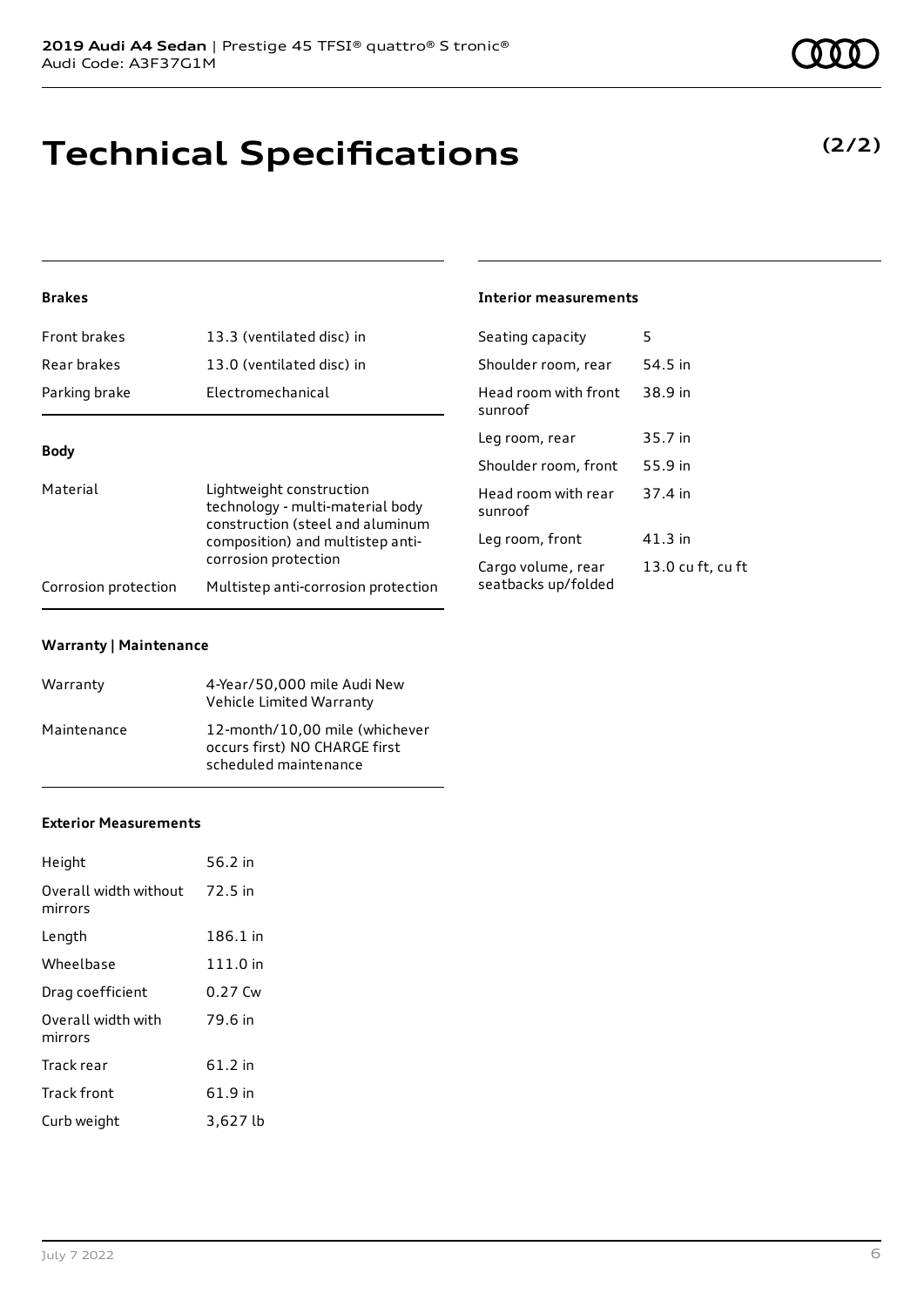## **Consumption- and emission**

#### **Consumption by NEDC**

| urban       | $23$ mpg |
|-------------|----------|
| extra-urban | 34 mpg   |
| combined    | 27 mpg   |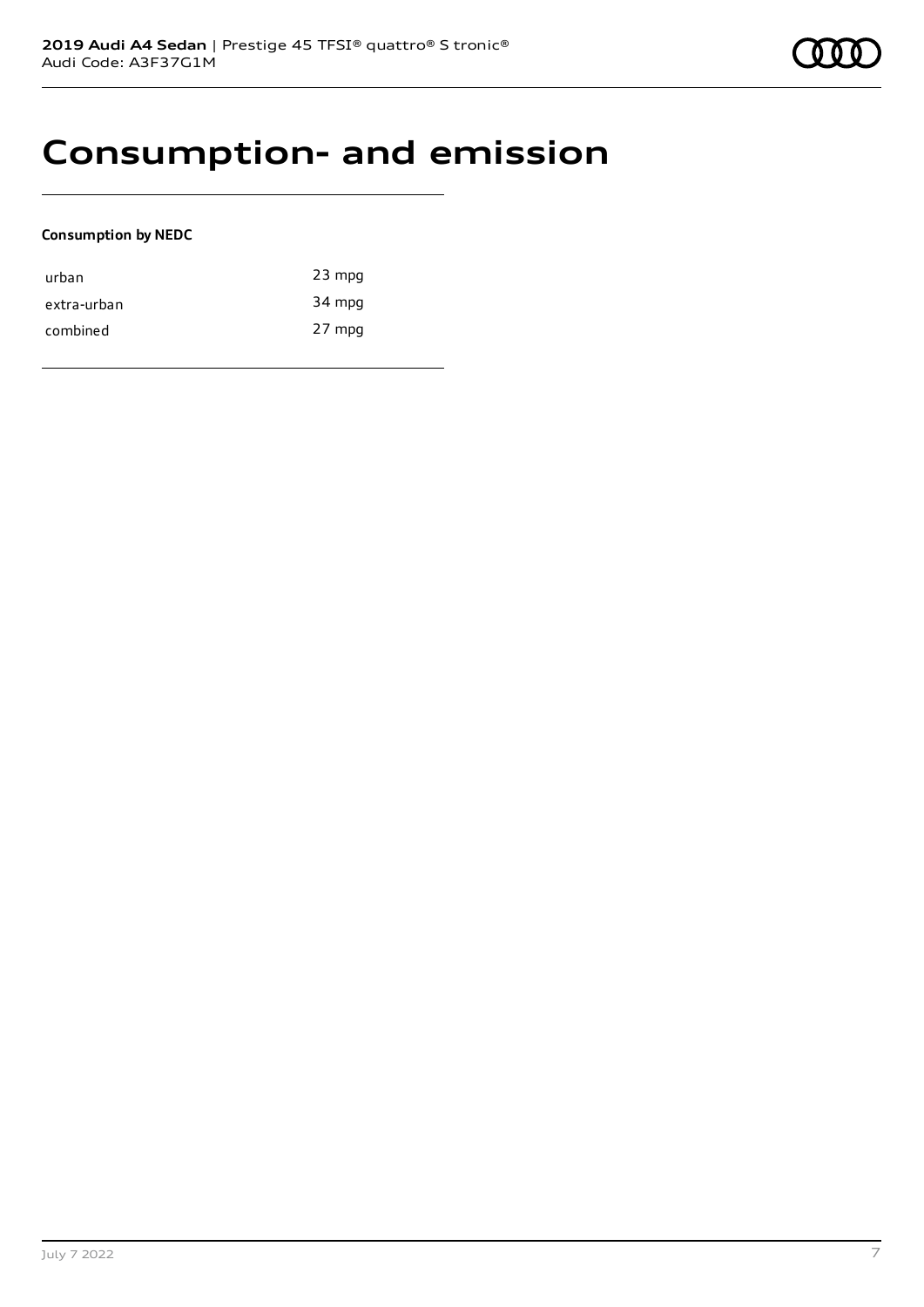# **Contact**

Dealer **Niello Audi**

2350 Auburn Blvd 95821 Sacramento CA

Phone: +19164802800 FAX: 9164831801

www: [https://www.audisacramento.com](https://www.audisacramento.com/)